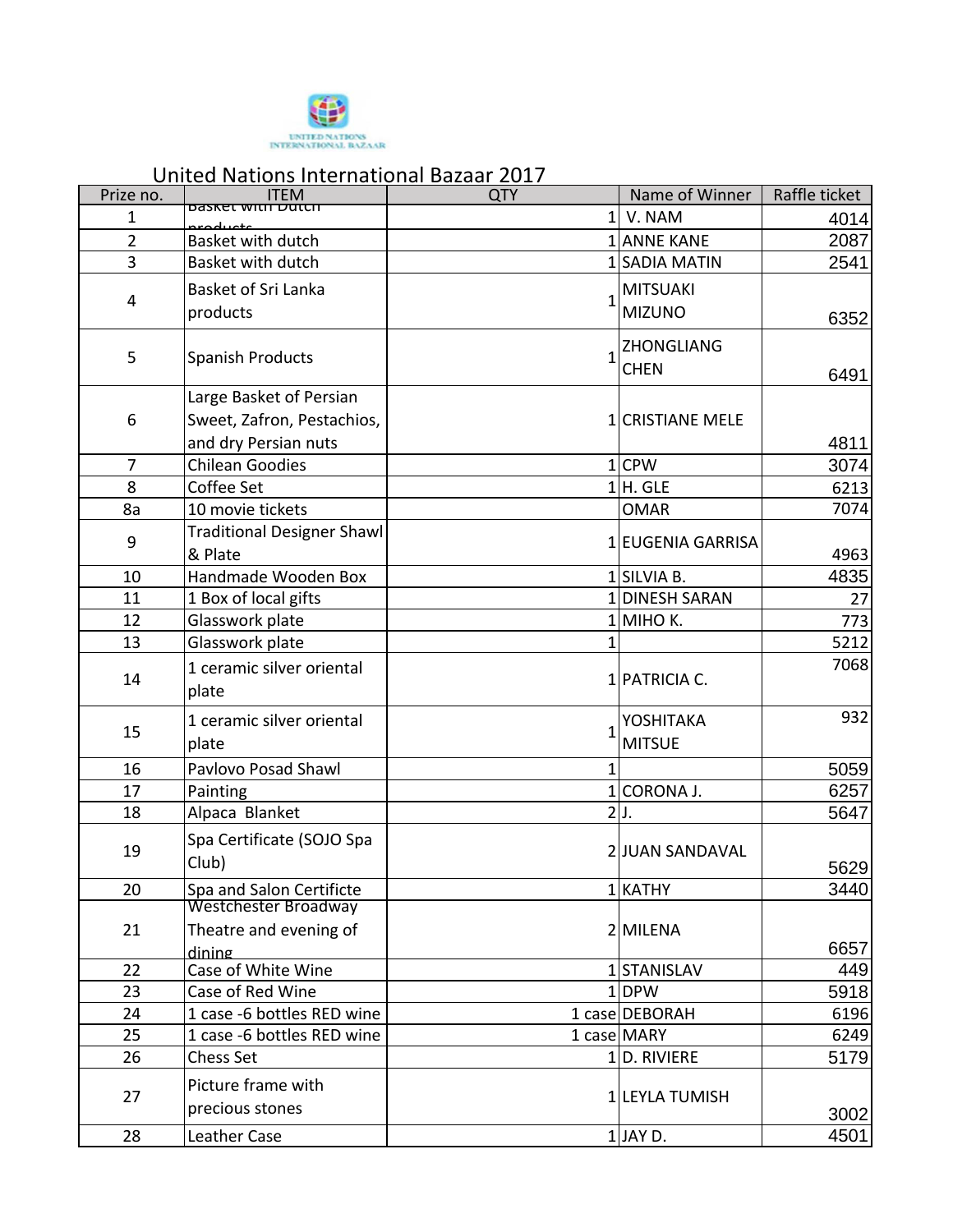| 28A | <b>2 NIGHTS NEW YORK</b>            |             | L. JAMES             |      |
|-----|-------------------------------------|-------------|----------------------|------|
|     | <b>PALACE</b>                       |             |                      | 2212 |
| 29  | Large Indian Dhurry Rug             | $\mathbf 1$ |                      | 5612 |
| 30  | Tea Pot/Creamer & Sugar             |             | <b>MARIBEL DE LA</b> |      |
|     | \$250 value (Kiyasa Group)          |             | <b>CRUZ</b>          | 2077 |
| 31  | Coach Bag                           |             | $1$ RIGG DSS         | 2427 |
|     | Original Art Work Anna              |             |                      |      |
| 32  | Soto                                |             | 1DIANA D.            |      |
| 33  | Restaurant/Pizzeria \$100           |             |                      | 4566 |
|     | Certificate (Ribalta)               |             | 1 MADINA A.          | 5718 |
| 34  | Mink Hat                            |             | 1 CARROLL D.         | 584  |
| 35  | Box of cuban cigars                 |             | 1 SEBASTIAN R.       | 2108 |
| 36  | <b>Restaurant Certificate</b>       |             | 1 MAR ORTEGA         | 6588 |
|     |                                     |             |                      |      |
| 37  | Pair of Silver Cufflinks            |             | $1$ KDF              |      |
|     | (Lapis Lazuli)                      |             |                      | 3360 |
| 38  | <b>Fabric Art Work</b>              |             | 1 ELISE              | 1231 |
| 39  | <b>Restaurant Certificate</b>       |             | 1 SAHAR HAJJAR       | 2681 |
|     | Certificate: Hair dresser           |             |                      |      |
| 40  | \$120 (Christian Mazza              |             | 1 LINDA LEVIN        | 4366 |
|     | Salon)<br>Certificate: Hair dresser |             | 1 MARGARET           |      |
| 41  | \$120 (Christian Mazza              |             |                      |      |
|     | Salon)                              |             |                      | 5981 |
|     | \$100 Certificate:                  |             | 1 KHIN MAW           |      |
| 42  | restaurant (Piccolo Cafe)           |             |                      | 5379 |
|     |                                     |             |                      |      |
| 43  | \$300 Certificate:                  |             | $1$ GULAB            |      |
|     | restaurant (Rana)                   |             |                      | 6579 |
|     | Barn Joo Restaurant                 |             | 1 MELANIE TIPLADY    |      |
| 44  | certificate (USD 100)               |             |                      | 512  |
|     | Barn Joo Restaurant                 |             |                      |      |
| 45  | certificate (USD 100)               |             | 1 ADOLFO VARGAS      | 6311 |
|     | Barn Joo Restaurant                 |             |                      |      |
| 46  | certificate (USD 100)               |             | 1 ADDIS ANTON        | 4558 |
| 47  | Designer bag                        |             | 1 A. JANKCKE         | 2883 |
| 48  | Nespresso Machine                   |             | 1 MOLINA SANCHEZ     | 5799 |
| 49  | \$200 Gift Cert. Amber              |             | 1 RAFI AHMED         |      |
|     | Steakhouse                          |             |                      | 6404 |
| 50  | 1 case of Wine- dileverd            |             | 1 YAZMIN DIAZ        | 4325 |
| 51  | 1 case of Wine- dileverd            |             | 1 IRUING OJEDA       | 5971 |
| 52  | Lancome product                     |             | 1 ASSEL SHAKINOVA    | 3016 |
| 53  | iPad                                |             | $1$ CPW              | 5895 |
| 54  | Sony Playstation                    |             | 1 ANDA GERDENA       | 6843 |
| 55  | Sony Playstation                    | 1           | DAWN E.              |      |
|     |                                     |             | <b>RAYNOLD</b>       | 6455 |
| 56  | Sony Playstation                    |             | 1 EVON HASHBURG      | 1012 |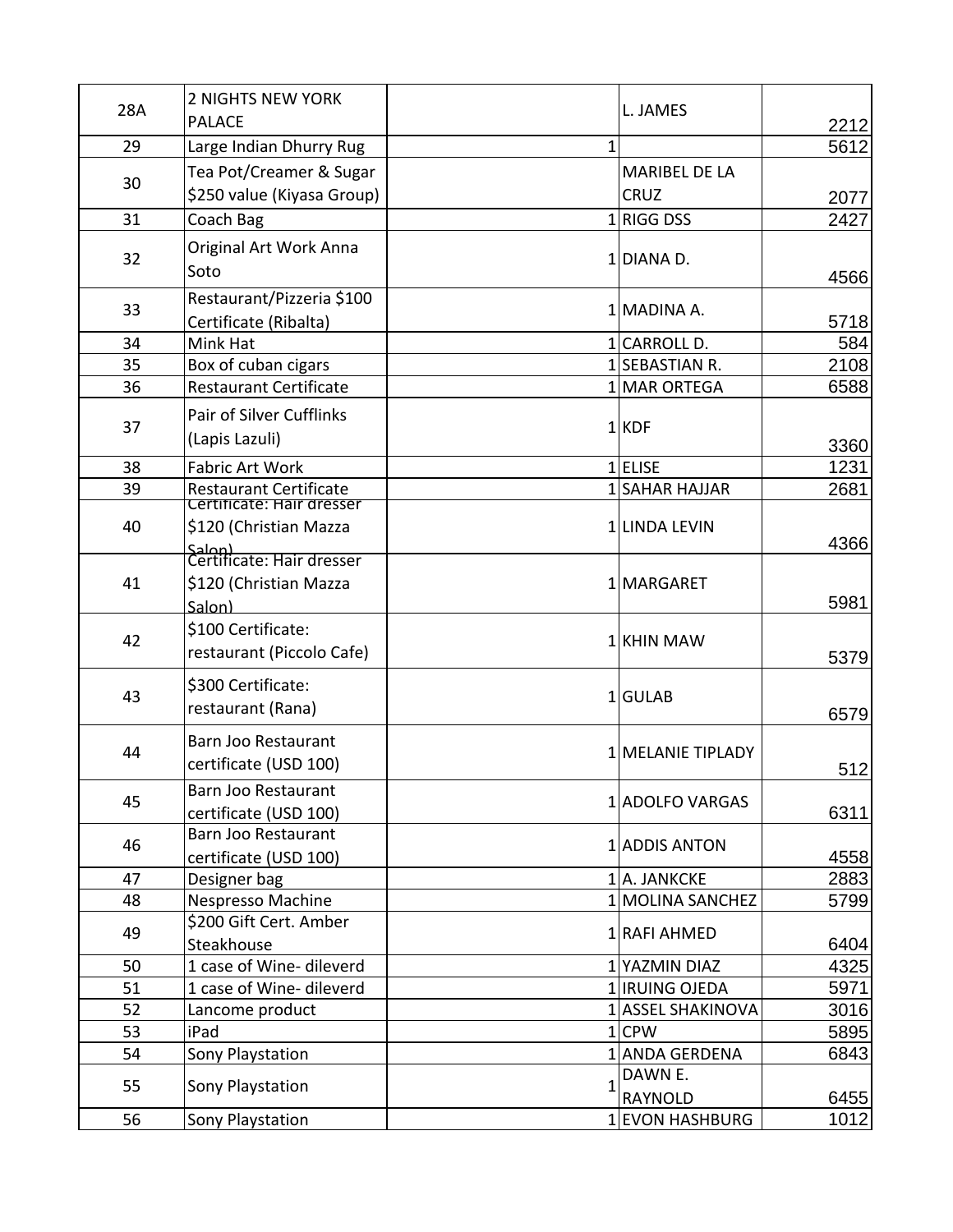| 57 | <b>Resturant Certificate</b><br>'Alcala'         |    | 1 ANTOINE KHOURY                | 6355 |
|----|--------------------------------------------------|----|---------------------------------|------|
| 58 | \$800 Dinner for 4 (Les<br>Leopard des Artistes) |    | $1$ CPW                         | 3073 |
| 59 | Korean Cup Set (USD 700)                         |    | 1 ENRICO                        | 4796 |
| 60 | Art Work (USD 1,000)                             |    | 1 SAHAR HAJJAR                  | 2752 |
|    | 1 Case of Wine (12                               |    | <b>ISABELLE</b>                 |      |
| 61 | Bottles) \$240 Value                             | 1  | <b>GOLDBERG</b>                 | 6852 |
| 62 | <b>Basket of Wine</b>                            |    | 1 MICHAEL                       | 1310 |
| 63 | Lancome product                                  |    | 1 ISABEL ALETA                  | 6639 |
| 64 | Hungarian Art Album                              |    | 1JULIA VORGOD                   | 2874 |
| 65 | Ben's Jewelry                                    | 1  | MIGUEL<br><b>GONZALEZ</b>       | 4327 |
| 66 | Palm Resturant                                   |    | 1 ROSE SARR                     | 6347 |
| 67 | Gaonnuri Resturant \$200<br>Certificate          |    | 1 BIU CHILIS                    | 1046 |
| 68 | Cooking Class for 10<br>(Code# ED1025)           |    | 1 LEA BIASON                    | 5649 |
| 69 | Cooking Class for 10<br>(Code# ED1026)           |    | 1 ANATOLI                       | 4527 |
| 70 | Cooking Class for 10<br>(Code# ED1006)           | 1A |                                 | 4275 |
| 71 | iPad                                             |    | 1D. DAVIDSON                    | 6412 |
| 72 | iPad                                             | 1  | <b>CAMERON</b><br>MAZDYSNI      | 1527 |
| 73 | iPad                                             |    | 1 MOLINA SANCHEZ                | 5797 |
| 74 | Pair of Silver Cufflinks<br>(Malachite Stone)    | 1  | <b>DAWN E</b><br><b>RAYNOLD</b> | 6386 |
| 75 | 1 Case of Wine (12<br>Bottles) \$240 Value       |    | 1 PARIS                         | 6493 |
| 76 | Michael Aram gift \$300                          |    | 1 LIVIA FORLINI                 | 4844 |
| 77 | <b>Restaurant Voucher</b>                        |    | 1 DOUGLAS                       | 5863 |
| 78 | <b>DVD collection Tintin</b>                     |    | 1 ISABELLA V.                   | 2241 |
| 79 | Case of wine                                     |    | 1 KARL P.                       | 5396 |
| 80 | 1 hour privateArabic or<br>French Lesson \$100   |    | 1 CHINESE MISSION               | 2944 |
| 81 | 1 hour privateArabic or<br>French Lesson \$100   |    | 1 KEISUKE FUKUDA                | 937  |
| 82 | 1 hour privateArabic or<br>French Lesson \$100   |    | 1 SAHAR HAJJAR                  | 2717 |